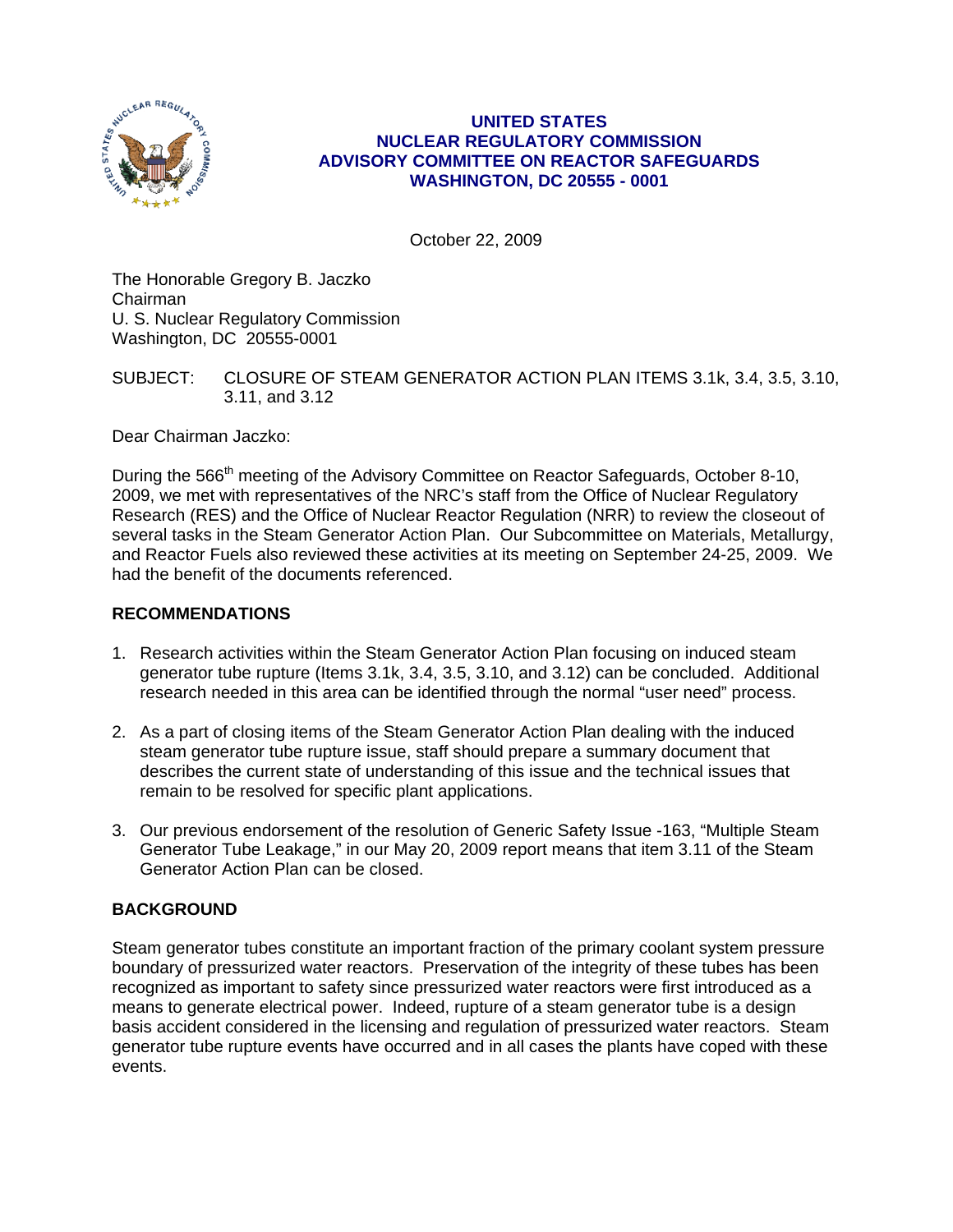Steam generator tube rupture events accompanied by additional failures can lead to core melting. Radionuclides released from degrading reactor fuel will vent through the ruptured steam generator tubes into plant buildings or directly to the environment without mitigation by natural processes or engineered safety features in the reactor containment. The NRC's risk assessment of representative nuclear power plants published in 1990 (NUREG-1150, "Severe Accident Risks: An Assessment for Five U.S. Nuclear Power Plants") confirmed findings of the first probabilistic risk assessment of nuclear power plants (WASH-1400) that accidents in which radionuclide releases bypass the reactor containment can dominate the risk posed by nuclear power plants even though such accidents are not as probable as other accidents leading to core degradation.

Rupture of steam generator tubes during power plant operations can occur by wear, loose parts in the steam generator, or by corrosion. Over the years of pressurized water reactor operation, the corrosion of steam generator tubes has received quite a lot of attention both from licensees and from the NRC. The dominant mechanism of steam generator tube corrosion has evolved as a result of changes in water chemistry and steam generator tube materials from predominantly wastage of material to predominantly stress corrosion cracking. Consequently, the methods for inspection of tubes during plant outages have evolved. Though current methods of tube inspection by eddy current techniques are very sophisticated, there is some small probability that excessively degraded tubes can be left in service.

Risk studies sponsored by the NRC raised the question of whether core degradation accidents initiated by means other than steam generator tube rupture might progress in such a way that degraded tubes ruptured. That is, core degradation accidents might evolve into accidents where radionuclide releases could bypass the mitigative capabilities of the reactor containment. During our review of the alternative criterion for repair and replacement of steam generator tubes, we asked the staff to examine the phenomena associated with what came to be called "induced steam generator tube rupture accidents." Staff agreed to undertake the necessary investigations within its Steam Generator Action Plan.

The threat to tube integrity during the progression of a core meltdown accident arises from the natural convection of hot steam and hydrogen from the core region to the steam generators. Two limiting patterns for such natural convection are depicted schematically in Figure 1. On the left of this figure, the loop seals are open and full convective flow through the tubes can occur. On the right, loop seals are shown to be intact. A very complicated countercurrent flow of gas through the hot leg and the steam generator develops in this case. The concern for both possible natural convection patterns is that heat loads placed on the tubes by convection currents could be sufficient that tubes will fail by creep rupture.

Convection currents that develop when the loop seals are open impose the highest heat loads on the steam generator tubes and under these conditions failure is likely. Opening of the loop seals is a complicated issue that depends very much on specific design features of the reactor coolant system. We have not reviewed capability of existing accident analysis computer codes to predict the clearing of loop seals during accident progression.

For many plants, it is thought more likely that loop seals will remain intact for much of the core damage progression. Heat loads imparted to the steam generator tubes in the case of countercurrent natural circulation are mitigated by the mixing in the lower plenum of the steam generator of hot gases coming from the core region with cooler gases in the return flow.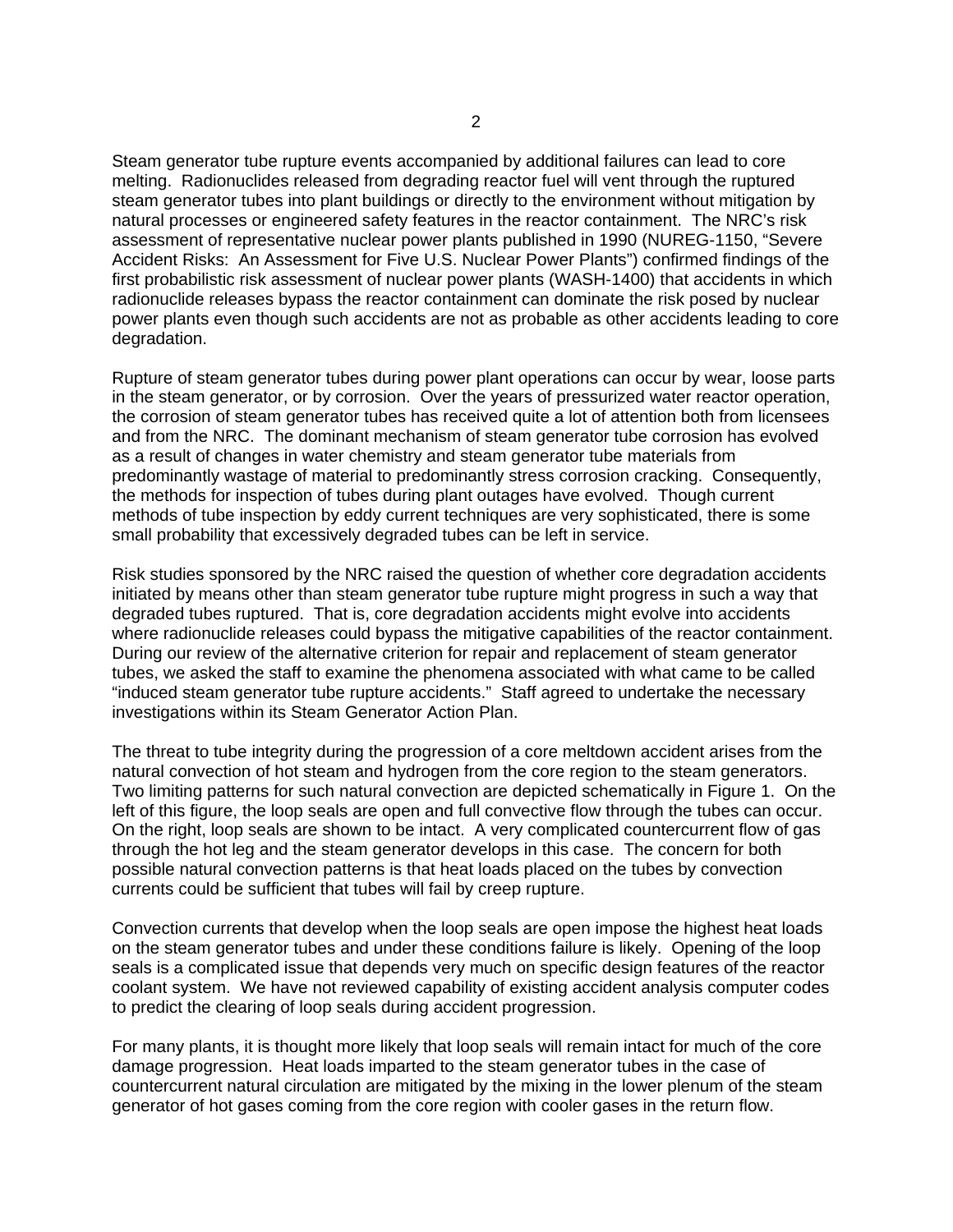

**Figure 1 - Limiting patterns for natural circulation of hot gases from the degrading reactor core through steam generators.** Arrows indicate the direction of gas flow. On the left, "loop seals" are open and full loop natural circulation takes place. On the right, "loop seals" are intact and counter current natural circulation through the steam generator takes place.

Because heat up of the tubes is slower in the case of countercurrent natural circulation, thermal threats to other portions of the reactor coolant system become important. Particularly vulnerable are regions of the piping near the nozzle between the hot leg and the vessel and the surge line connecting the hot leg to the pressurizer. Creep rupture at these locations would allow radionuclides released from the core to vent into the reactor containment where they could be mitigated by natural processes and by engineered safety features of the containment. That is, failures at the nozzle or at the surge line could prevent release of radioactivity that bypassed containment.

#### **DISCUSSION**

The NRC staff has had for several years a Steam Generator Action Plan to focus research on a variety of issues that have arisen in connection with the steam generator tubes. Episodically, the staff has presented results of their work within this Action Plan and closed issues with our agreement. At our recent meeting, the staff presented its findings and asked for our concurrence in closing remaining items in the Action Plan especially those connected with the thermal hydraulics and risk of induced steam generator tube rupture events.

Closure of items in the Steam Generator Action Plan does not imply that there is no further need for investigation. Closure simply means that the pertinent issues have been explored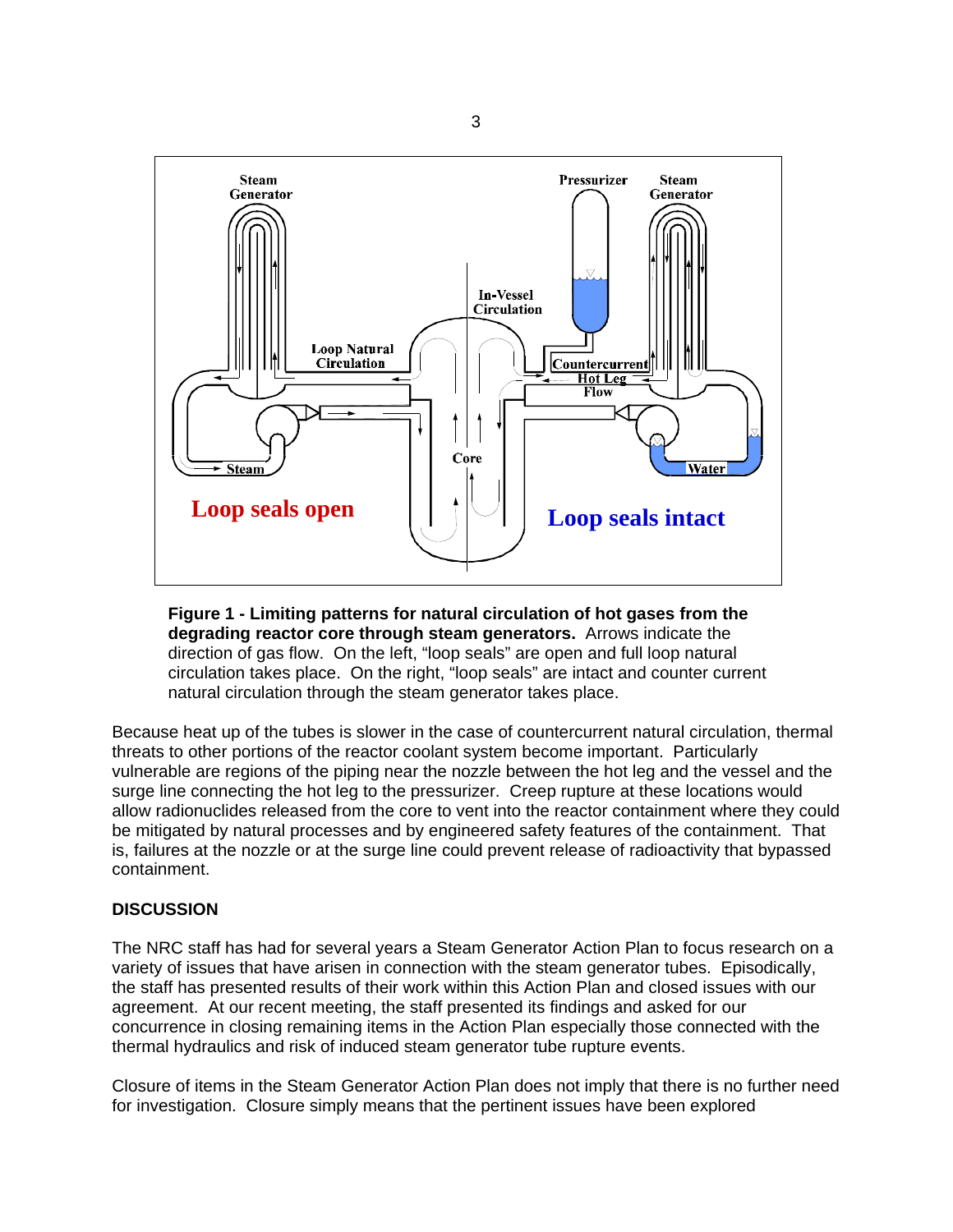sufficiently. Further research should be undertaken following the usual user need process and should be tailored to facilitate the regulatory process. Research in the future should address quantifying uncertainties in predictions of phenomena.

#### Thermal Hydraulics of Induced Steam Generator Tube Rupture

Staff has conducted sophisticated analyses of the countercurrent natural circulation and the thermal threats to the integrity of the reactor coolant system (Steam Generator Action Plan Item 3.4). For the example case studied by the staff, it has been found that failure of the hot leg near the nozzle will occur before failure of the steam generator tubes. The time interval between failure of the nozzle and failure of the tubes is not large ( $\sim$  6 minutes). This time interval is dependent on details of the design of the lower plenum of the steam generator. What has been found for the example case studied by the staff cannot be applied generically without consideration of the design details. An important finding of the work, however, is that even if tube failure precedes hot leg failure, depressurization of the reactor coolant system through up to eight tubes may be slow enough that hot leg failure eventually occurs and bypass releases of radionuclides are limited. Of course, thermal failure of many tubes could lead to a very large, unmitigated release before failures could occur elsewhere in the reactor coolant system.

The investigation of thermal hydraulics of natural convection has involved pioneering work by the staff to couple results of computational fluid dynamics (CFD) with systems level accident analyses using the RELAP computer code. Some issues remain to be resolved including:

- Demonstration of valid means for predicting loop seal clearing
- Validation of computational methods for analyzing the wanderings of hot plumes rising through the steam generator tube bundle that limit temperature rise on any one tube

Nevertheless, we find the work done by the staff to be impressive. Further research can be done in connection with specific regulatory objectives. Item 3.4 of the Steam Generator Action Plan can be closed.

#### Risk of Induced Steam Generator Tube Rupture

The staff has undertaken an effort to ascertain whether induced steam generator tube rupture is sufficiently probable that it should be considered in probabilistic risk assessments. To some extent, this has become a moot point since consideration of accident progression to steam generator tube rupture is mandated by the current standards for probabilistic risk assessment. Staff has shown that it is possible to "post process" results of risk assessments to assess the probability of induced steam generator tube rupture. When the staff has done this, it has found the risk is not negligible. This is a useful finding. On the other hand, the post processing is not the preferred method for assessing induced steam generator tube rupture. Rather, the risk of induced steam generator tube rupture should be derived from an integrated analysis of accident progression within the probabilistic risk assessment. Nevertheless, staff has done enough to address items 3.5 and 3.12 of the Steam Generator Action Plan. These items may be closed. We are confident that user needs will lead to further research to develop methods that can be used by line organizations to assess the probability of induced steam generator tube rupture for specific plants.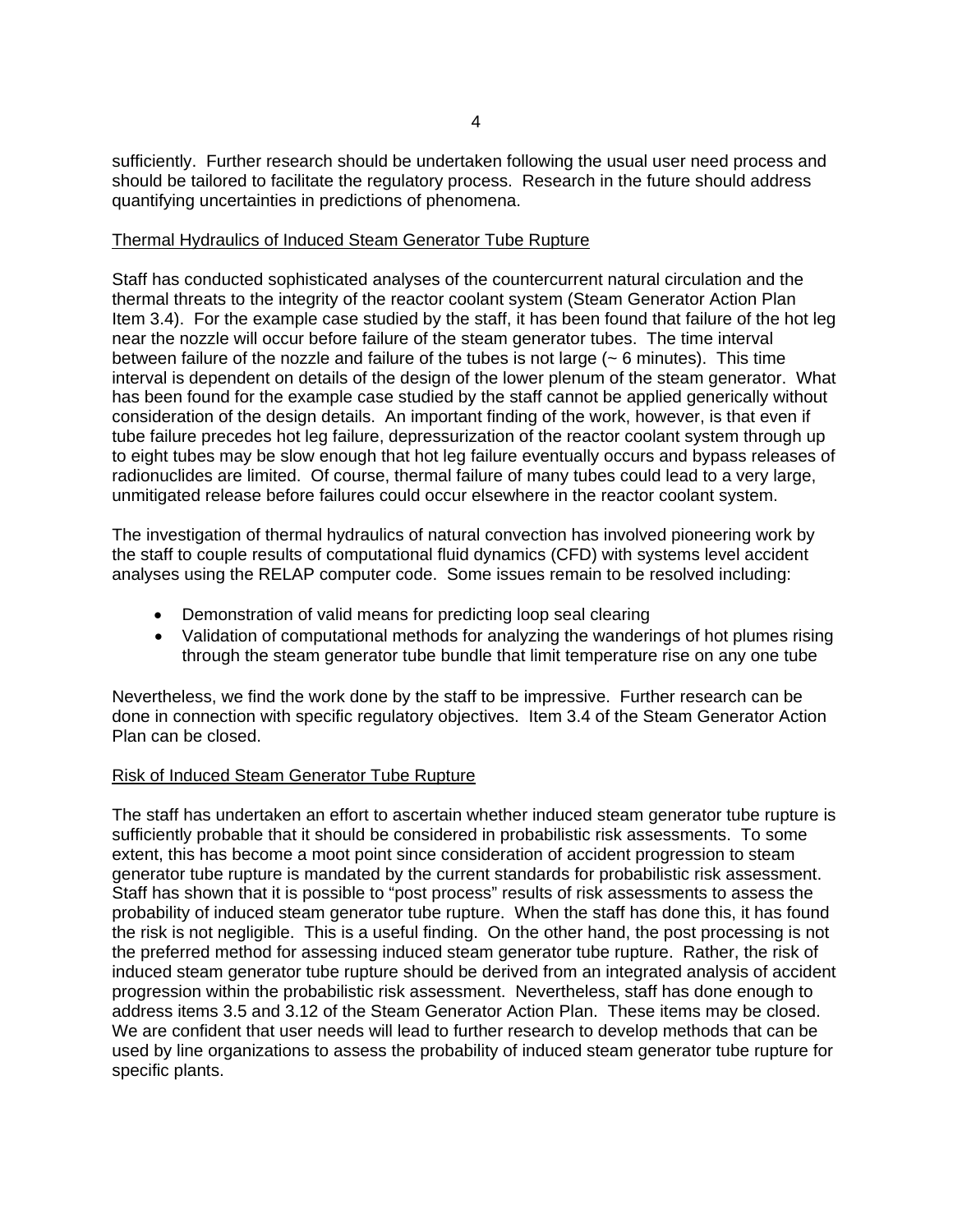#### Multiple Tube Failures

All steam generator tube rupture events that have occurred in the past have involved a single tube. Multiple tube failures would be more hazardous events because reactor coolant water could be expelled rapidly through the tubes. Water inventory for the emergency core cooling system would be depleted. Core meltdown, then, would be inevitable. Such multiple tube ruptures could occur by movement of the tube support plates as a consequence of a design basis break of the main steamline. Staff has examined this possibility and concluded that tube support plates are locked in place either by corrosion products or by deliberate measures so that the deflection necessary to produce tube failures cannot occur. Item 3.1k of the Steam Generator Action Plan can be closed.

## **CONCLUSION**

Staff has developed a much better understanding of the induced steam generator tube rupture process through the research done as a part of its Action Plan. Closure of the remaining items will largely conclude the work planned in connection with the Action Plan. Documentation of the understanding the staff has developed is, however, dispersed. The issue is of sufficient interest that staff should take the opportunity to summarize the understanding it has developed in a single, readily available document that provides a guide to all the relevant results and sufficient detail that the depth of understanding can be assessed. The summary should include pertinent findings from Action Plan items that have been closed previously.

Dr. William J. Shack did not participate in the Committee's deliberations regarding this matter.

Sincerely,

*/RA/* 

Mario V. Bonaca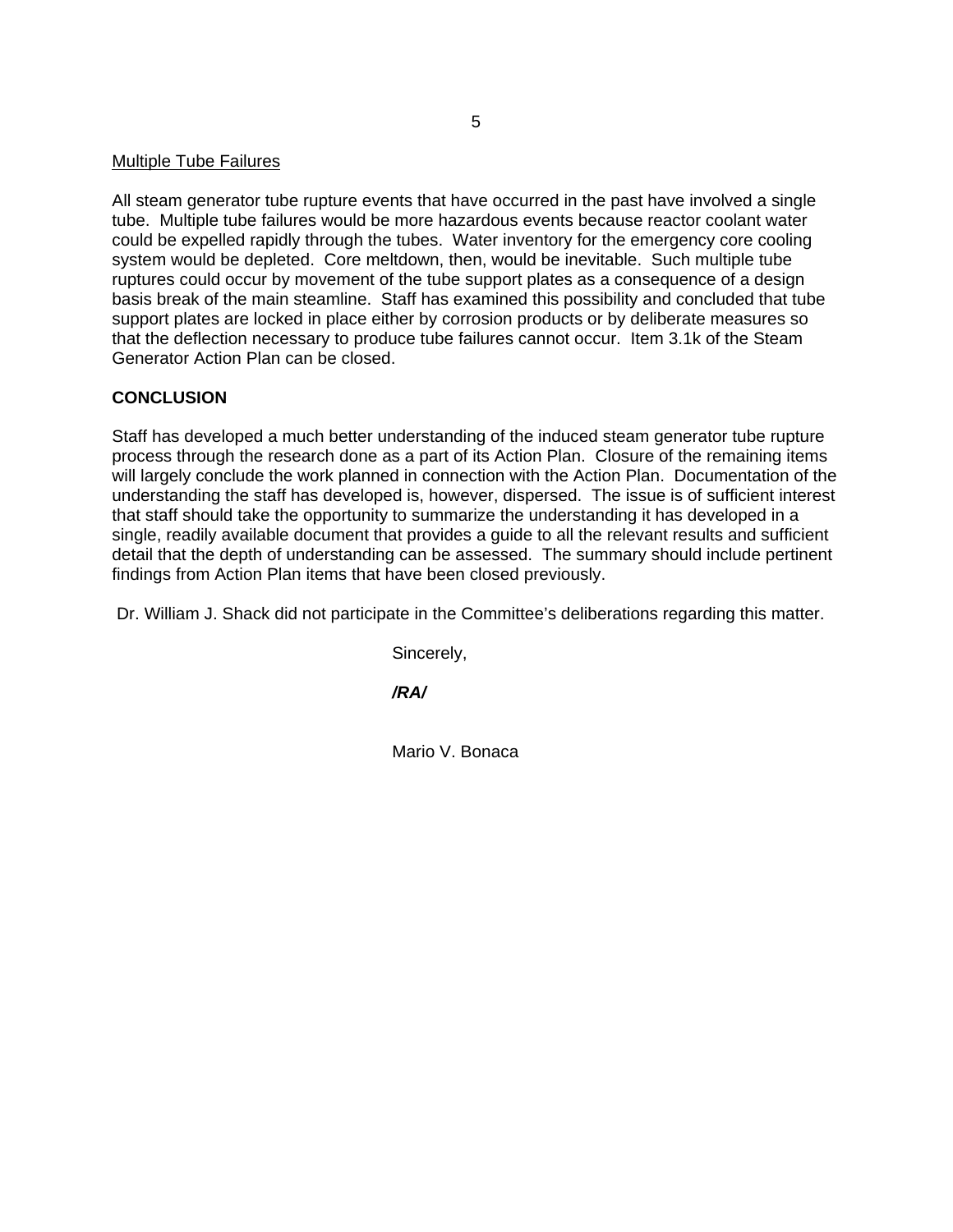## **REFERENCES**

- 1. Memorandum from T. McGinty, Director, Division of Policy and Rulemaking, NRR, to E. M Hackett, Executive Director, ACRS, "Steam Generator Action Plan Items, 3.4, 3.5, and 3.12," 09/03/2009 (ML092310761)
- 2. Memorandum from T. McGinty, Director, Division of Policy and Rulemaking, NRR, to E. M. Hackett, Executive Director, ACRS, "Steam Generator Action Plan Items, 3.1k, 3.4j, and 3.4k," 08/04/2009 (ML092110041)
- 3. Memorandum from T. McGinty, Director, Division of Policy and Rulemaking, NRR, to E. M. Hackett, Executive Director, ACRS, "Steam Generator Action Plan Item 3.10," 06/05/2009 (ML091260536)
- 4. Memorandum from T. McGinty, Director, Division of Policy and Rulemaking, NRR, to E. M. Hackett, Executive Director, ACRS, "Steam Generator Action Plan Item 3.5 Closure," 04/14/2009 (ML090980572)
- 5. Memorandum from E. M. Hacket, Executive Director, ACRS, to R. W. Borchardt, Executive Director for Operations, NRC, "ACRS Review of Steam Generator Action Plan Items," 05/18/2009 (ML091320054)
- 6. Memorandum from M. Evans, Director, Division of Component Integrity, NRR, to E. M. Hackett, Executive Director, ACRS, "Proposed Closeout Package - Generic Safety Issue 163, 'Multiple Steam Generator Tube Leakage,' " 03/09/2009 (ML090690074)
- 7. Letter Report from M. V. Bonaca, Chairman, ACRS, to G.B. Jaczko, Chairman, NRC, "Proposed Resolution of Generic Safety Issue-163, 'Multiple Steam Generator Tube Leakage,' " 05/20/2009 (ML091320055)
- 8. Draft NUREG-1922, "Computational Fluid Dynamics Analysis of Natural Circulation Flows in a Pressurized-Water Reactor Loop Under Severe Accident Conditions," 07/2009 (ML092230132)
- 9. Memorandum from B. Sheron, Director, RES to E. J. Leeds, Director, NRR and M. R. Johnson, Director, Office of New Reactors, Research Information Letter 09-003: Consequential Steam Generator Tube Rupture Work Performed in the Office of Nuclear Regulatory Research," 08/21/2009 (ML092150157 and ML092150382)
- 10. Draft NUREG/CR-6995, "SCDAP/RELAP5 Thermal-Hydraulic Evaluations of the Potential for Containment Bypass during Extended Station Blackout Severe Accident Sequences in a Westinghouse Four-Loop PWR," 06/2009 (ML091660110)
- 11. Memorandum from M. A. Cunningham, Director, Division of Risk Assessment, NRR, to J. A. Grobe, Associate Director, Engineering and Safety Systems, NRR, "Closure of Steam Generator Action Plan Task 3.1k," 06/18/2009 (ML091120480)
- 12. A Risk Assessment of Consequential Steam Generator Tube Ruptures Final Report, RES 03/20/2009 (ML083540412)
- 13. "Behavior of PWR Reactor Coolant System Components, Other than Steam Generator Tubes, Under Severe Accident Conditions, Prepared by RES" 11/2008 (ML082900620)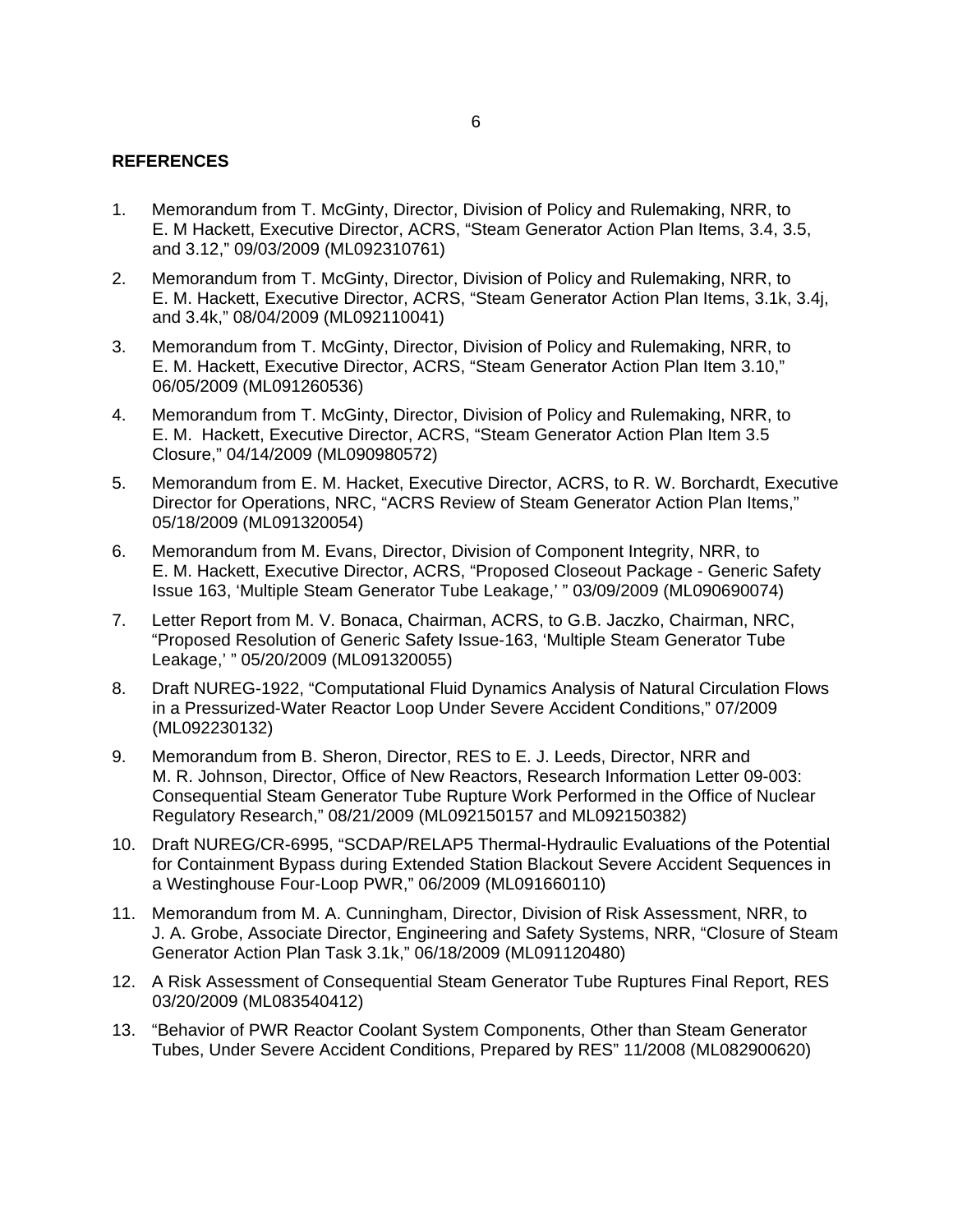- 14. Letter Report, JCN Y6486, "Severe Accident Initiated Steam Generator Tube Ruptures Leading to Containment Bypass – Integrated Risk Assessment," prepared for the Office of Nuclear Regulatory Research by Sandia National Laboratories and Science Applications International Corp., 02/2008 (ML080500084)
- 15. Memorandum from J. T. Larkins, Executive Director, ACRS, to L. A. Reyes, Executive Director for Operations, NRC, "Resolution of Generic Safety Issue 188, 'Steam Generator Tube Leaks or Ruptures Concurrent with Containment Bypass from Main Steamline or Feedwater Line Breaches,' " 03/17/2006 (ML060870089)
- 16. Memorandum from J. T. Larkins, Executive Director, ACRS, to L. A. Reyes, Executive Director for Operations, NRC, "Draft Final Generic Letter 2005-XX, Steam Generator Tube Integrity and Associated Technical Specifications," 11/09/2005 (ML053170008)
- 17. Letter from M. V. Bonaca, Chairman, ACRS, to L. A. Reyes, Executive Director for Operations, NRC, "Resolution of Certain Items Identified by the ACRS in NUREG-1740, 'Voltage-Based Alternative Repair Criteria,' " 11/17/2004 (ML043220681)
- 18. Letter from L. A. Reyes, EDO, NRC, to M. V. Bonaca, Chairman, ACRS, "Resolution of Certain Items Identified by the Advisory Committee on Reactor Safeguards in NUREG-1740, 'Voltage-Based Alternative Repair Criteria,' " 08/25/2004 (ML0421902671)
- 19. Letter from M. V. Bonaca, Chairman, ACRS, to W. D. Travers, Executive Director for Operations, NRC, "Resolution of Certain Items Identified by the ACRS in NUREG-1740, Voltage-Based Alternative Repair Criteria," dated May 21, 2004 (ML041420237)
- 20. NUREG-1740, "Voltage-Based Alternative Repair Criteria," prepared by Advisory Committee on Reactor Safeguards, 03/2001 (ML0107503151)
- 21. Letter from D. A. Powers, Ad Hoc Subcommittee Chairman, ACRS, to W. D. Travers, Executive Director for Operations, NRC, "Differing Professional Opinion on Steam Generator Tube Integrity," 02/01/2001 (ML010780125)
- 22. Letter Report from G. E. Apostolakis, Chairman, ACRS, to R. A. Meserve, Chairman, NRC, "NRC Action Plan to Address the Differing Professional Opinion Issues on Steam Generator Tube Integrity," 10/18/2001 (ML012920749)
- 23. Letter Report from G. E. Apostolakis, Chairman, ACRS, to R. A. Meserve, Chairman, NRC, "Proposed Steam Generator Program Guidelines and Associated Generic License Change Package," 12/14/2001 (ML013540630)
- 24. Letter Report from G. E. Apostolakis, Chairman, ACRS, to R. A. Meserve, Chairman, NRC, "Response to Your May 7, 2001 Memorandum Regarding Differing Professional Opinion on Steam Generator Tube Issues," 06/14/2001 (ML011700613)
- 25. Memorandum from B. Sheron, Associate Director for Projects, Licensing and Technical Analysis, and J. Johnson, Associate Director for Inspection and Programs, to S. Collins, Director, NRR, "Steam Generator Action Plan," 11/16/2000 (ML003770259)
- 26. Memorandum from D. A. Powers, Chairman, ACRS, to W. D. Travers, Executive Director for Operations, NRC, "Differing Professional Opinion on Steam Generator Tube Integrity Issues," 09/11/2000 (ML091070471)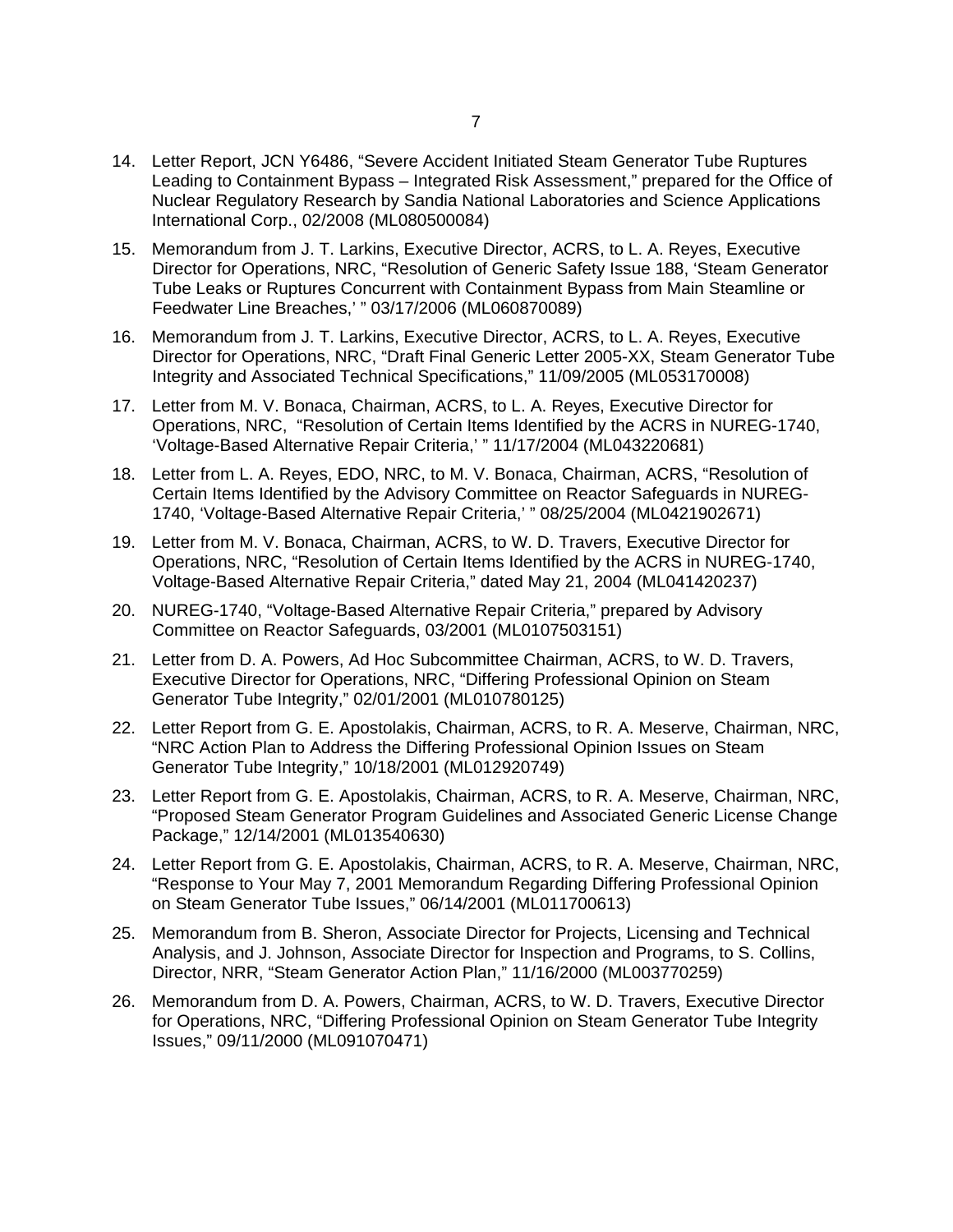- 27. U.S. Nuclear Regulatory Commission, NUREG-1150, "Severe Accident Risks: An Assessment for Five U.S. Nuclear Power Plants," 12/1990
- 28. U.S. Nuclear Regulatory Commission, NUREG 75/014, "Reactor Safety Study: An Assessment of Accidents Risks in U.S. Commercial Nuclear Power Plants (WASH-1400)," 1975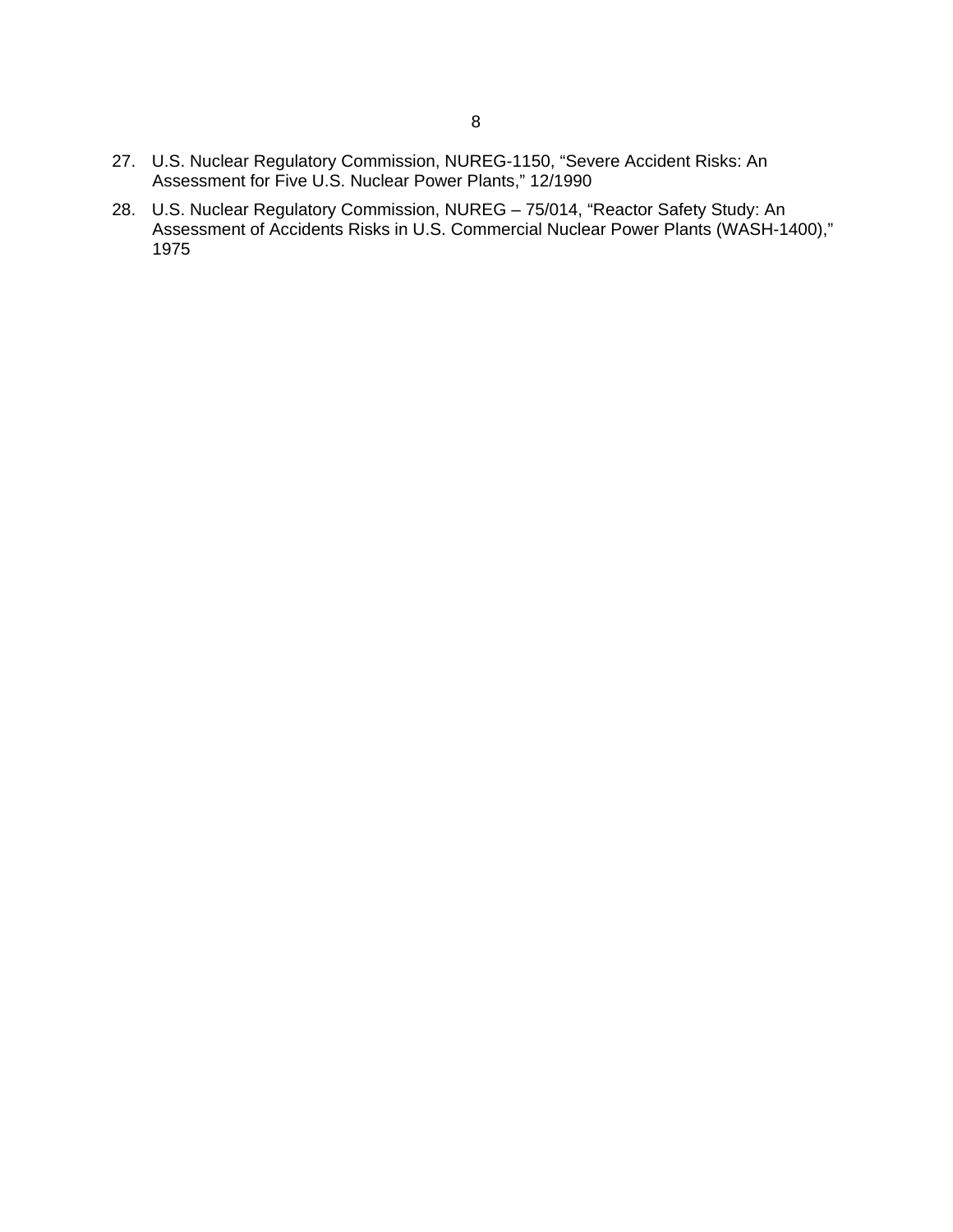#### Multiple Tube Failures

All steam generator tube rupture events that have occurred in the past have involved a single tube. Multiple tube failures would be more hazardous events because reactor coolant water could be expelled rapidly through the tubes. Water inventory for the emergency core cooling system would be depleted. Core meltdown, then, would be inevitable. Such multiple tube ruptures could occur by movement of the tube support plates as a consequence of a design basis break of the main steamline. Staff has examined this possibility and concluded that tube support plates are locked in place either by corrosion products or by deliberate measures so that the deflection necessary to produce tube failures cannot occur. Item 3.1k of the Steam Generator Action Plan can be closed.

#### **CONCLUSION**

Staff has developed a much better understanding of the induced steam generator tube rupture process through the research done as a part of its Action Plan. Closure of the remaining items will largely conclude the work planned in connection with the Action Plan. Documentation of the understanding the staff has developed is, however, dispersed. The issue is of sufficient interest that staff should take the opportunity to summarize the understanding it has developed in a single, readily available document that provides a guide to all the relevant results and sufficient detail that the depth of understanding can be assessed. The summary should include pertinent findings from Action Plan items that have been closed previously.

Dr. William J. Shack did not participate in the Committee's deliberations regarding this matter.

Sincerely,

*/RA/* 

Mario V. Bonaca

Distribution: See next page

| <b>Accession No: ML092890375</b>                                                                       |              | <b>Publicly Available (Y/N): Y</b> |               | <b>Sensitive (Y/N): N</b> |                |
|--------------------------------------------------------------------------------------------------------|--------------|------------------------------------|---------------|---------------------------|----------------|
| If Sensitive, which category?                                                                          |              |                                    |               |                           |                |
| <b>Viewing Rights:</b> $\boxtimes$ NRC Users or $\Box$ ACRS only or $\Box$ See restricted distribution |              |                                    |               |                           |                |
| <b>OFFICE</b>                                                                                          | <b>ACRS</b>  | <b>ISUNSI Review</b>               | <b>ACRS</b>   | <b>ACRS</b>               | <b>ACRS</b>    |
| <b>NAME</b>                                                                                            | ∣CBrown      | ∣CBrown                            | ADias/CSantos | EHackett                  | <b>MBonaca</b> |
| <b>DATE</b>                                                                                            | 10/22<br>/09 | 10/22 /09                          | 10/22 /09     | 10/22<br>/09              | 10/22 /09      |

**OFFICIAL RECORD COPY**